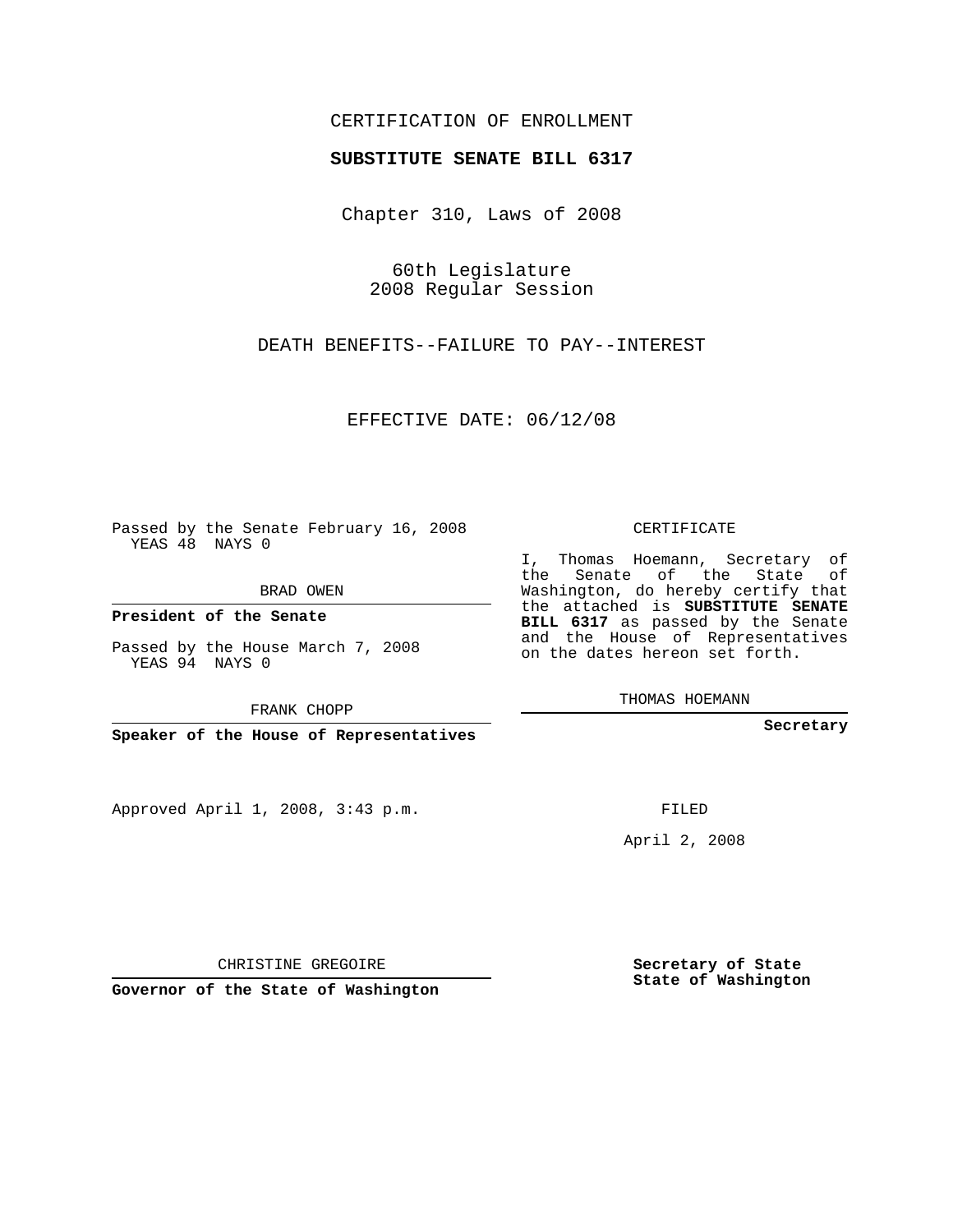## **SUBSTITUTE SENATE BILL 6317** \_\_\_\_\_\_\_\_\_\_\_\_\_\_\_\_\_\_\_\_\_\_\_\_\_\_\_\_\_\_\_\_\_\_\_\_\_\_\_\_\_\_\_\_\_

\_\_\_\_\_\_\_\_\_\_\_\_\_\_\_\_\_\_\_\_\_\_\_\_\_\_\_\_\_\_\_\_\_\_\_\_\_\_\_\_\_\_\_\_\_

Passed Legislature - 2008 Regular Session

## **State of Washington 60th Legislature 2008 Regular Session**

**By** Senate Financial Institutions & Insurance (originally sponsored by Senators Berkey and Kline)

READ FIRST TIME 02/06/08.

 AN ACT Relating to the payment of interest upon failure to pay death benefits that are payable under the terms of a group life insurance policy; and adding a new section to chapter 48.24 RCW.

BE IT ENACTED BY THE LEGISLATURE OF THE STATE OF WASHINGTON:

 NEW SECTION. **Sec. 1.** A new section is added to chapter 48.24 RCW to read as follows:

 (1) An insurer shall pay the proceeds of any benefits under a policy of group life insurance insuring the life of any person who was a resident of this state at the time of death. The proceeds must be paid not more than thirty days after the insurer has received satisfactory proof of death of the insured. If the proceeds are not paid within the thirty-day period, the insurer shall also pay interest on the proceeds from the date of death of the insured to the date when the proceeds are paid.

 (2) The interest required under subsection (1) of this section accrues commencing on the date of death at the rate then paid by the insurer on other withdrawable policy proceeds left with the company or eight percent, whichever is greater.